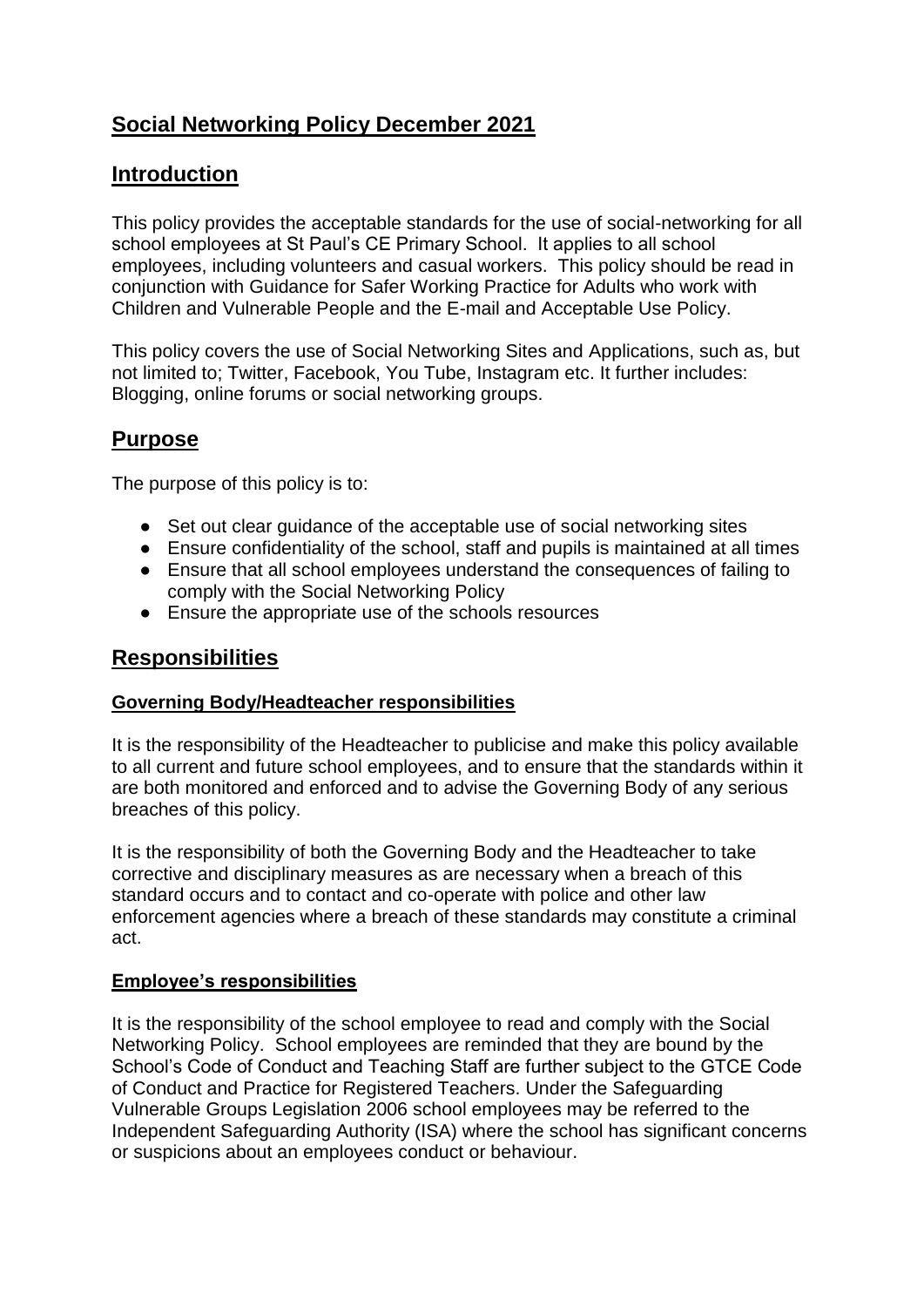It is with this is mind that all school employees are reminded that:

#### **Everything posted online is public, even with the strictest privacy settings. Once something is online, it can be copied and redistributed. Therefore, assume that everything that is written is permanent and can be shared.**

School employees are reminded that they should at all times:

- have the highest standards of personal conduct (inside and outside of School)
- ensure that their behaviour (inside and outside of School) does not compromise their position within the school
- ensure that their judgment and integrity should not be able to be brought into question

Any failure to abide by the Social Networking Policy will result in disciplinary action. School employees must alert the Governing Body and/or Headteacher where a breach of these standards is suspected or known to have occurred. Failure to do so may result in disciplinary action.

### **Safeguarding Children**

Communication between children and adults, by whatever method, should take place within clear and explicit professional boundaries. Employees must abide by agreed method of communication policies within school. Adults should ensure that all communications are transparent and open to scrutiny.

Safeguarding children is the responsibility of all school employees. The key principles are:

- School employees **must not** communicate, (including accepting 'friend' requests) with any current pupils of the school on social networking sites such as Facebook. This is applicable **even** if a school employee has permission from a pupil's parent/guardian. (This would not apply to current pupils that an individual employee is directly related to, e.g. their child, niece or nephew). School employees should not communicate with, including being 'friends' with, or follow past pupils whilst they are below the age of nineteen.
- School employees **must not** accept friend requests from parents of pupils. (This would not apply to parents that an individual employee is directly related to, e.g. their brother/sister/cousin).
- The principles apply regardless of whether access occurs during or outside of contracted work hours.
- The principles apply to all technology whether provided by the school or owned by the employee.

### **Unacceptable use of Social Networking Sites/Applications**

Through Social Networking Sites/Applications, school employees **must not**: